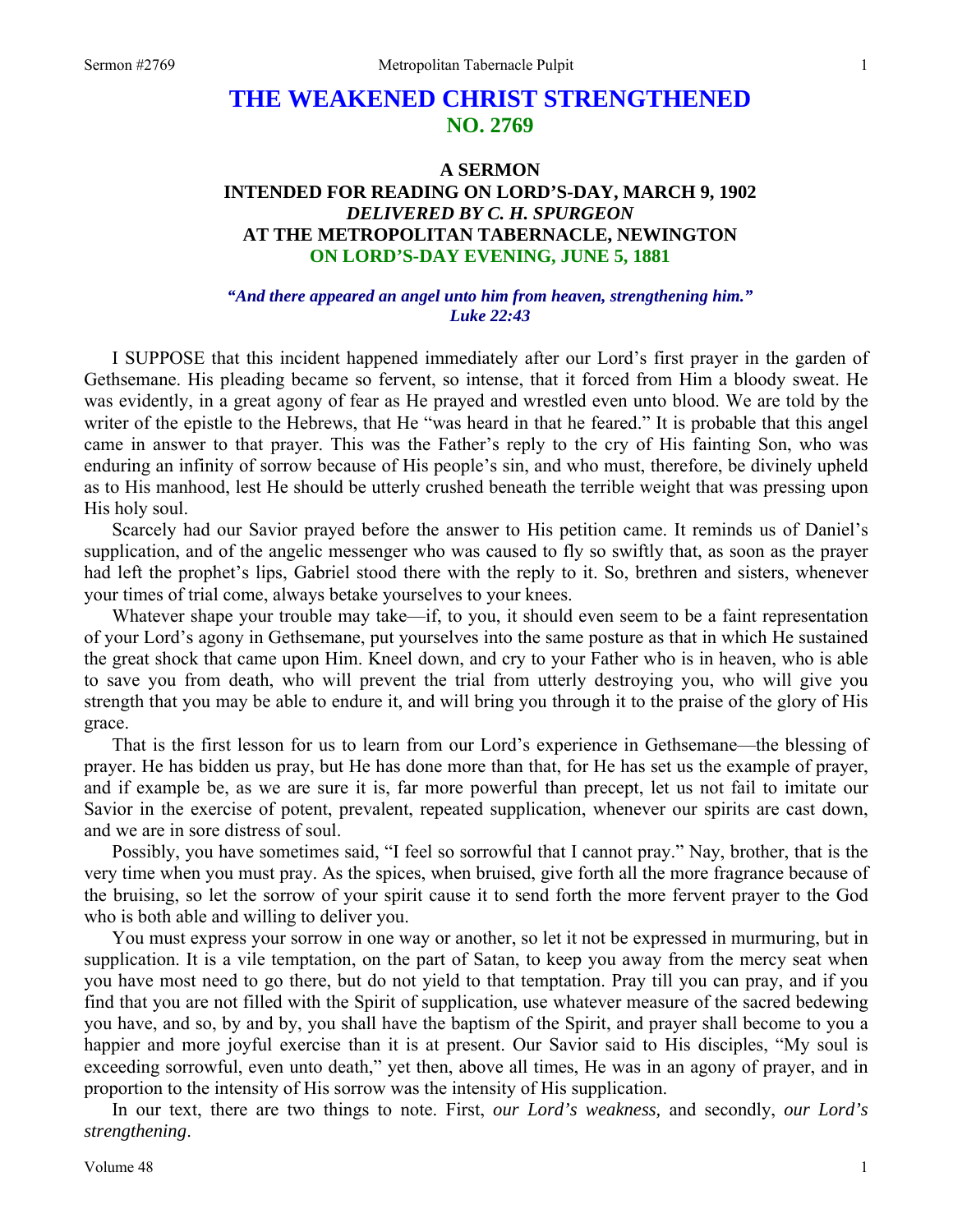**I.** First, then, let us meditate for a little while upon OUR LORD'S WEAKNESS.

That He was exceedingly weak, is clear from the fact that an angel came from heaven to strengthen Him, for the holy angels never do anything that is superfluous. They are the servants of an eminently practical God, who never does that which it is unnecessary for Him to do. If Jesus had not needed strengthening, an angel would not have come from heaven to strengthen Him.

But how strange it sounds to our ears, that the Lord of life and glory should be so weak that He should need to be strengthened by one of His own creatures! How extraordinary it seems that He, who is "very God of very God," should, nevertheless, when He appeared on earth as Immanuel, God with us, so completely take upon Himself our nature that He should become so weak as to need to be sustained by angelic agency!

This struck some of the older saints as being derogatory to His divine dignity, so some manuscripts of the New Testament omit this passage, it is supposed that the verse was struck out by some who claimed to be orthodox, lest perhaps, the Arians should lay hold upon it, and use it to bolster up their heresies. I cannot be sure who struck it out, but I am not altogether surprised that they should have done so. They had no right to do anything of the kind, for whatever is revealed in the Scriptures must be true. But they seemed to shudder at the thought that the Son of God should ever have been so weakened as to need the support of an angelic messenger to strengthen Him.

Yet, brethren and sisters, *this incident proves the reality of our Savior's manhood*. Here you can perceive how fully He shares the weakness of our humanity—not in spiritual weakness, so as to become guilty of any sin—but in mental weakness, so as to be capable of great depression of spirit, and in physical weakness, so as to be exhausted to the last degree by His terrible bloody sweat.

What is extreme weakness? It is something different from pain, for sharp pain evidences at least some measure of strength, but perhaps some of you know what it is to feel as if you were scarcely alive, you were so weak that you could hardly realize that you were actually living. The blood flowed, if it flowed at all, but very slowly in the canals of your veins, everything seemed stagnant within you. You were very faint, you almost wished that you could become unconscious, for the consciousness you had was extremely painful, you were so weak and sick that you seemed almost ready to die.

Our Master's words, "My soul is exceeding sorrowful, even unto death," prove that the shadow of impending dissolution hung darkly over His spirit, soul, and body, so that He could truly quote the twenty-second psalm, and say, "Thou hast brought me into the dust of death." I think, beloved, that you ought to be glad it was so with your Lord, for now you can see how completely He is made like unto His brethren, in their mental depression and physical weakness, as well as in other respects.

It will help you to get an idea of the true manhood of Christ if you remember that *this was not the only time when He was weak*. He, the Son of man, was once a babe, and therefore, all the tender ministries that have to be exercised because of the helplessness of infancy were necessary also in His case. Wrapped in swaddling bands, and lying in a manger, that little child was, all the while, the mighty God, though He condescended to keep His omnipotence in abeyance in order that He might redeem His people from their sins. Doubt not His true humanity, and learn from it how tenderly He is able to sympathize with all the ills of childhood, and all the griefs of boyhood, which are not so few or so small as some people imagine.

Besides being thus an infant and gradually growing in stature just as other children do, our Lord Jesus was often very weary. How the angels must have wondered as they saw Him, who sways the scepter of universal sovereignty, and marshals all the starry hosts according to His will, as He, "being wearied with His journey, sat thus on the well" at Sychar, waiting for the woman whose soul He had gone to win, and wiping the sweat from His brow, and resting Himself after having traveled over the burning acres of the land.

The prophet Isaiah truly said that, "the everlasting God, the LORD, the Creator of the ends of the earth, fainteth not, neither is weary." That is the divine side of His glorious nature. "Jesus, therefore, being wearied with his journey, sat thus on the well." That was the human side of His nature. We read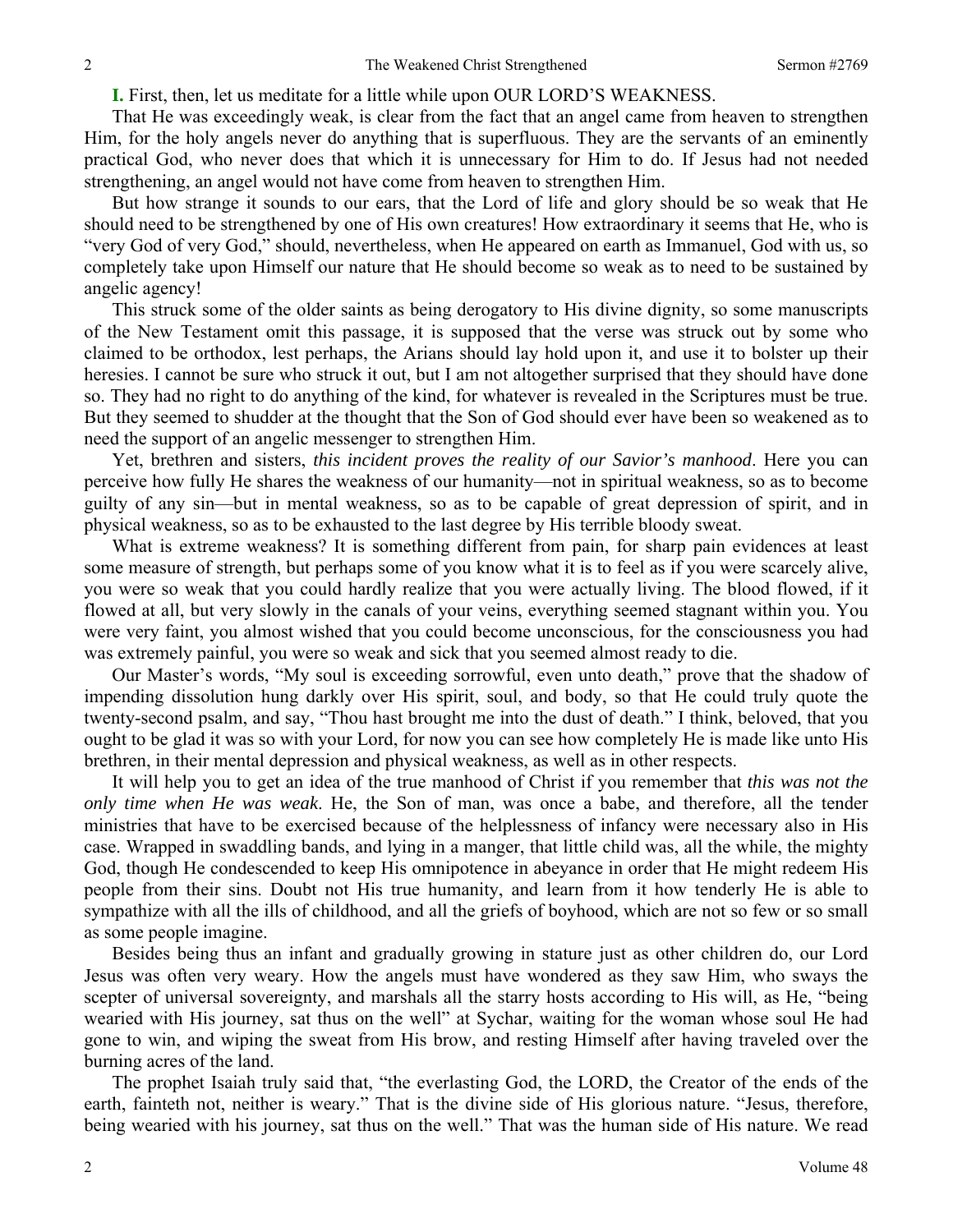Have any of you ever known what it has been to suffer the bitterness of hunger? Then, remember that our Lord Jesus Christ also endured that pang. He, whom we rightly worship and adore as "God blessed forever," as the Son of man, the Mediator between God and men, hungered, and He also thirsted, for He said to the woman at the well, "Give me to drink."

In addition to this, our Savior was often so weary that He slept, which is another proof of His true humanity. He was so tired once, that He slept even when the ship was tossing to and fro in a storm, and was ready to sink. On one occasion, we read that the disciples "took him even as he was in the ship," which seems to me to imply even more than it says, namely, that He was so worn out that He was scarcely able to get into the ship, but "they took him even as he was," and there He fell asleep.

We know, moreover, that "Jesus wept"—not merely once, or twice, but many times, and we also know what completes the proof of His humanity—that He died. It was a strange phenomenon that He, to whom the Father has given "to have life in himself," should have been called to pass through the gloomy shades of death, that He might in all points be made like unto His brethren, and so be able to fully sympathize with us.

O you weak ones, look how weak your Lord became that He might make you strong! We might read that familiar passage, "though he was rich, yet for your sakes he became poor, that ye through His poverty might be rich," in a slightly different way, "though he was strong, yet for your sakes he became weak, that ye through his weakness might be strong." Therefore, beloved, "be strong in the Lord, and in the power of his might."

What was *the reason for the special weakness of our Savior when in the garden of Gethsemane*? I cannot now go fully into that matter, but I want you to notice what it was that tried Him so severely there. I suppose, first, it was contact with sin. Our Savior had always seen the effects of sin upon others, but it had never come home to Him so closely as it did when He entered that garden, for there, more than ever before, the iniquity of His people was made to meet upon Him, and that contact aroused in Him a holy horror.

You and I are not perfectly pure, so we are not as horrified at sin as we ought to be, yet sometimes we can say with the psalmist, "Horror hath taken hold upon me because of the wicked that forsake thy law," but for our gracious Savior—hearken to the inspired words, they are none of mine—to be "numbered with the transgressors," must have been an awful thing to His pure and holy soul. He seemed to shrink back from such a position, and it needed that He should be strengthened in order that He might be able to endure the contact with that terrible mass of iniquity.

But He had, in addition, to bear the burden of that sin. It was not sufficient for Him to come into contact with it, but it is written, "The LORD hath laid on him the iniquity of us all," and as He began fully to realize all that was involved in His position as the great Sin-bearer, His spirit seemed to droop, and He became exceedingly weak.

Ah, sir! if you have to bear the burden of your own sin when you appear before the judgment seat of God, it will sink you to the lowest hell, but what must Christ's agony have been when He was bearing the sin of all His people? As the mighty mass of their guilt came rolling upon Him, His Father saw that the human soul and the human body both needed to be upheld, else they would have been utterly crushed before the atoning work had been accomplished.

Contact with sin and the bearing of sin's penalty, were reason enough to produce the Savior's excessive weakness in Gethsemane, but in addition, He was conscious of the approach of death. I have heard some people say that we ought not to shrink from death, but I aver that, in proportion as a man is a good man, death will be distasteful to him.

You and I have become, to a large extent, familiarized with the thought of death. We know that we must die—unless the Lord should come soon—for all who have gone before us have done so, and the seeds of death are sown in us, and like some fell disease, they are beginning to work within our nature. It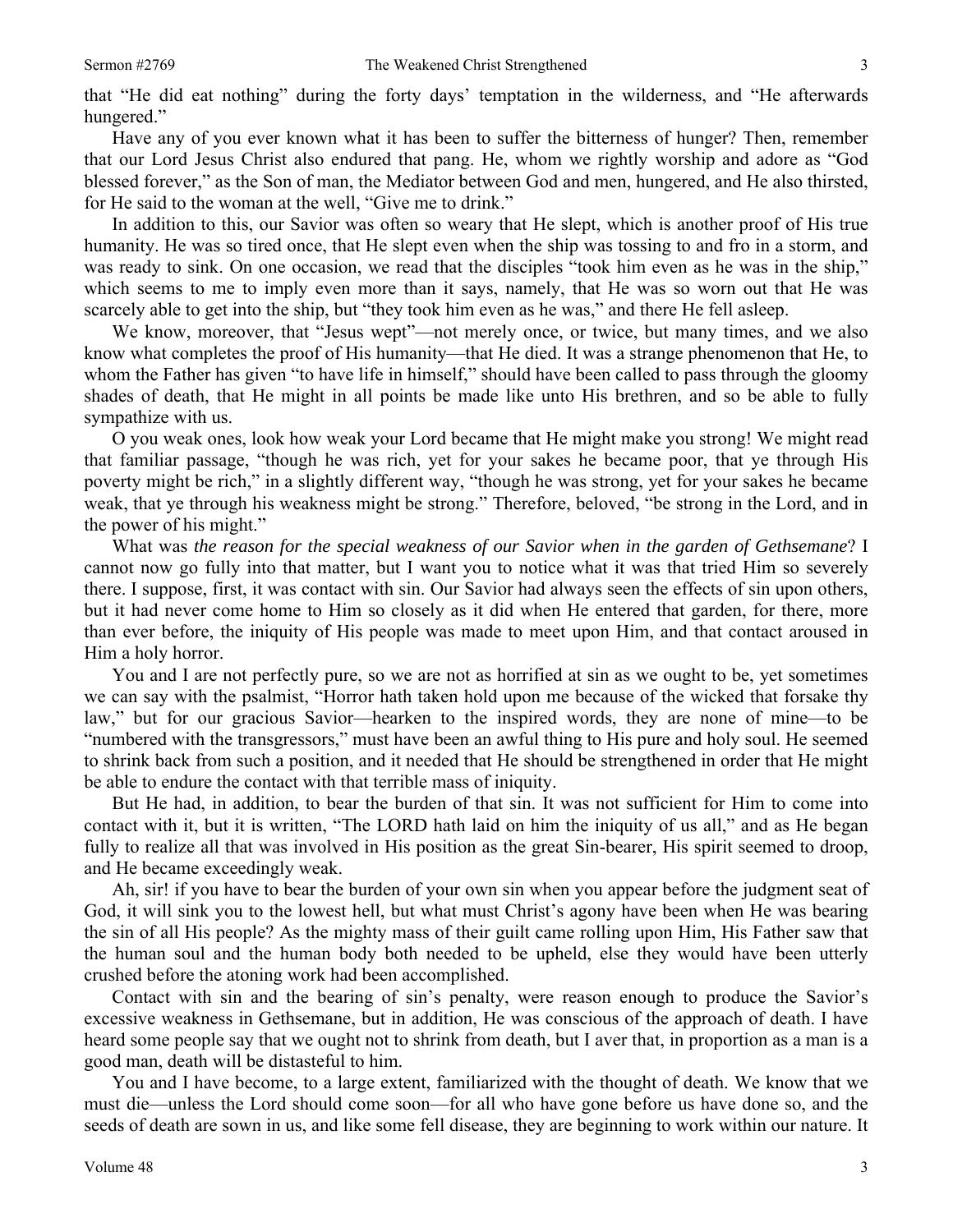is natural that we should expect to die, for we know that we are mortal. If anybody were to tell us that we should be annihilated, any reasonable and sensible man would be horrified at the idea, for that is not natural to the soul of man.

Well, now, death was as unnatural to Christ as annihilation would be to us. It had never come to be a part of His nature, His holy soul had none of the seeds of death in it, and His untainted body—which had never known any kind of disease or corruption, but was as pure as when, first of all, "that holy thing" was created by the Spirit of God—that also shrank back from death. There were not in it any of the things which make death natural, and therefore, because of the very purity of His nature, He recoiled at the approach of death, and needed to be especially strengthened in order to meet "the last enemy."

Probably, however, it was the sense of utter desertion that was preying upon His mind, and so produced that extremity of weakness. All His disciples had failed Him, and presently would forsake Him. Judas had lifted up his heel against Him, and there was not one of all His professed followers who would faithfully cleave to Him. Kings, princes, scribes, and rulers were all united against Him, and of the people, there were none with Him. Worst of all, by the necessity of His expiatory sacrifice, and His substitution for His people, His Father Himself withdrew from Him the light of His countenance, and even in the garden, He was beginning to feel that agony of soul which, on the cross, wrung from Him that doleful cry, "My God, my God, why hast thou forsaken me?" And that sense of utter loneliness and desertion, added to all that He had endured, made Him so exceedingly weak that it was necessary that He should be specially strengthened for the ordeal through which He had still to pass.

**II.** Now, in the second place, let us meditate for a little while upon OUR LORD'S STRENGTHENING, "There appeared an angel unto him from heaven, strengthening Him."

It is night, and there He kneels, under the olives, offering up, as Paul says, "prayers and supplications with strong crying and tears unto him that was able to save him from death." While wrestling there, He is brought into such a state of agony that He sweats great drops of blood, and suddenly, there flashes before Him, like a meteor from the midnight sky, a bright spirit that had come straight from the throne of God to minister to Him in His hour of need.

Think of *the condescension on Christ's part to allow an angel to come and strengthen Him*. He is the Lord of angels as well as of men. At His bidding, they fly more swiftly than the lightning flash to do His will. Yet, in His extremity of weakness, He was succored by one of them. It was a wondrous stoop for the infinitely great and ever-blessed Christ of God to consent that a spirit of His own creation should appear unto Him, and strengthen Him.

But while I admire the condescension which permitted one angel to come, I equally admire *the selfrestraint which allowed only one to come,* for if He had so pleased, He might have appealed to His Father, and He would at once have sent to Him "more than twelve legions of angels." No, He did not make such a request, He rejoiced to have one to strengthen Him, but He would not have any more.

Oh, what matchless beauties are combined in our blessed Savior! You may look on this side of the shield, and you will perceive that it is of pure gold. Then you may look on the other side of it, but you will not discover that it is brass, as in the fable, for it is gold all through. Our Lord Jesus is "altogether lovely." What He does, or what He refrains from doing, equally deserves the praises of His people.

How could the angel strengthen Christ? That is a very natural inquiry, but it is quite possible that when we have answered that question as well as we can, we shall not have given a full and satisfactory reply to it. Yet I can conceive that in some mysterious manner, an angel from heaven *may have actually infused fresh vigor into the physical constitution of Christ*. I cannot positively affirm that it was so, but it seems to me a very likely thing. We know that God can suddenly communicate new strength to fainting spirits, and certainly, if He willed it, He could thus lift up the drooping head of His Son, and make Him feel strong and resolute again.

Perhaps it was so, but in any case, it must have strengthened the Savior *to feel that He was in pure company*. It is a great joy to a man, who is battling for the right against a crowd who love the wrong, to find a comrade by his side who loves the truth as he loves it himself. To a pure mind, obliged to listen to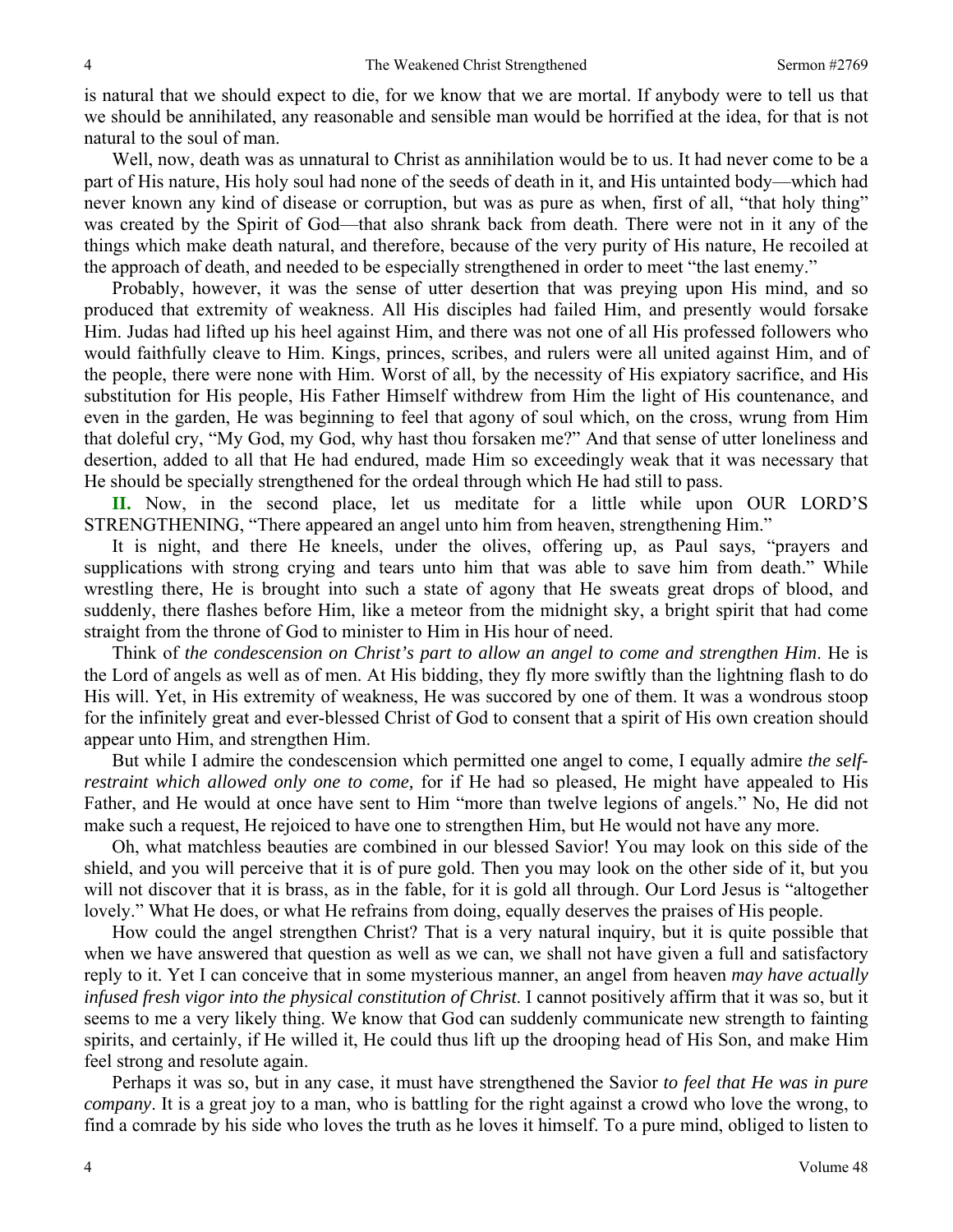the ribald jests of the licentious, I know of nothing that is more strengthening than to get a whisper in the ear from one who says, "I too, love that which is chaste and pure, and hate the filthy conversation of the wicked." So peradventure, the mere fact of that shining angel standing by the Savior's side, or reverently bowing before Him, may in itself have strengthened Him.

Next to that, was *the tender sympathy which this angelic ministration proved*. I can imagine that all the holy angels leant over the battlements of heaven to watch the Savior's wondrous life, and now that they see Him in the garden, and perceive, by His whole appearance, and His desperate agony, that death is drawing to Him, they are so astonished that they crave permission that at least one of their number shall go down to see if He cannot carry succor to Him from His Father's house above.

I can imagine the angels saying, "Did we not sing of Him at Bethlehem when He was born? Did not some of us minister to Him when He was in the desert, and amongst wild beasts, hungry after His long fast and terrible temptation? Has He not been seen of angels all the while He has been on earth? Oh, let some one of us go to His relief!"

And I can readily suppose that God said to Gabriel, "Thy name means, 'The strength of God,' go and strengthen your Lord in Gethsemane," "and there appeared an angel unto him from heaven strengthening him," and I think that He was strengthened, at least in part, by observing the sympathy of all the heavenly host with Him in His season of secret sorrow. He might seem to be alone as man, but as Lord and King, He had on His side an innumerable company of angels who waited to do His will, and here was one of them come to assure Him that He was not alone, after all.

Next, no doubt, our Savior was comforted by *the angel's willing service*. You know, dear brothers and sisters, how a little act of kindness will cheer us when we are very low in spirit. If we are despised and rejected of men, if we are deserted and defamed by those who ought to have dealt differently with us, even a tender look from a child will help to remove our depression. In times of loneliness, it is something even to have a dog with you, to lick your hand, and show you such kindness as is possible from him.

And our blessed Master, who always appreciated, and still appreciates, the least service rendered to Him—for not a cup of cold water, given to a disciple, in Christ's name, shall lose its reward—was cheered by the devotion and homage of the ministering spirit that came from heaven to strengthen Him. I wonder if the angel worshipped Him—I think that He could do no less, and it must have been something to worship the blood-red Son of God.

Oh, that any one of us could have paid Him such homage as that! The time for such special ministry as that is over now, yet my faith seems to bring Him back here, at this moment, just as if we were in Gethsemane. I adore Thee, blessed eternal God—never more Godlike than when Thou didst prove Thy perfect manhood by sweating great drops of blood in the awful weakness of Thy depression in the garden of sorrow!

Peradventure too, the angel's presence comforted and strengthened the Savior *as being a sort of foretaste of His final victory*. What was this angel but the pioneer of all the heavenly host that would come to meet Him when the fight was over? He was one who, in full confidence of His Lord's victory, had flown before the rest, to pay homage to the conquering Son of God, who would tread the old dragon beneath His feet.

You remember how, when Jesus was born, first there came one angel who began to speak of Him to the shepherds, "and suddenly there was with the angel a multitude of the heavenly host praising God, and saying, Glory to God in the highest, and on earth peace, good will toward men." The first angel had, as it were, stolen a march upon his brethren, and got there before them, but no sooner was the wondrous news bruited through heaven's streets, than every angel resolved to overtake him ere his message was completed.

So, here again is one that had come as an outrider, to remind His Lord of His ultimate victory, and there were many more afterwards to come with the same glad tidings, but to the Savior's heart, that angel's coming was a token that He would lead captivity captive, and that myriads of other bright spirits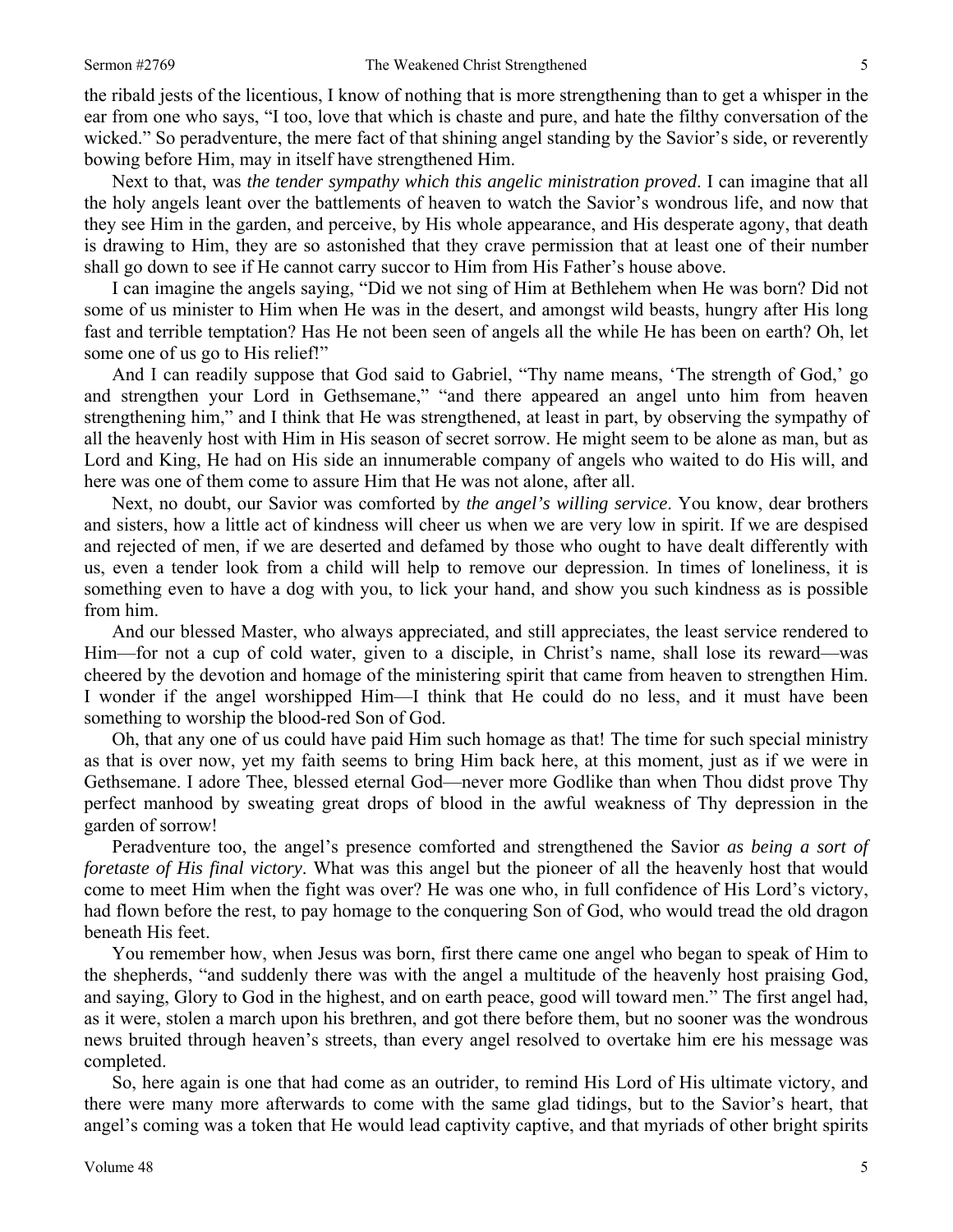would crowd around Him and cry, "Lift up your heads, O ye gates; and be ye lifted up, ye everlasting doors; that the King of glory, fresh from His blood-red shame, may enter into his heavenly and eternal inheritance!"

Yet once more, *is it not very likely that this angel brought the Savior a message from heaven?* The angels are generally God's messengers, so they have something to communicate from Him, and perhaps, this angel bending over the Savior's prostrate form, whispered in His ear, "Be of good cheer; Thou must pass through all this agony, but Thou wilt thereby save an innumerable multitude of the sons and daughters of men, who will love and worship Thee and Thy Father forever and forever. He is with Thee even at this moment. Though He must hide His face from Thee, because of the requirements of justice that the atonement may be complete, His heart is with Thee, and He loves Thee ever." Oh, how our Lord Jesus must have been cheered if some such words as these were whispered into His ears!

Now, in closing, let us try to learn the lessons of this incident. Beloved brothers and sisters, you and I may have to pass through great griefs—certainly ours will never be so great as those of our Divine Master—but we may have to follow through the same waters. Well, at such times, as I have already said, let us resort to prayer, and *let us be content to receive comfort from the humblest instrumentality*. "That is too simple an observation," say you. It is a very simple one, but it is one that some people have need to remember.

You remember how Naaman, the Syrian was healed through the remark of a little captive girl, and sometimes, great saints have been cheered by the words of very little people. You recollect how Dr. Guthrie, when he was dying, wanted "a bairn's hymn"? It was just like him, great, glorious, simpleminded child-man that he was. He said what you and I must sometimes have felt that we wanted—a bairn's hymn—a child's joyful song to cheer us up in our hour of depression and sorrow.

There are some people, who seem as if they would not be converted unless they can see some eminent minister. Even that will not suit some of them, they want a special revelation from heaven. They will not take a text from the Bible—though I cannot conceive of anything better than that—but they think that if they could dream something, or if they could hear words spoken, in the cool of the evening, by some strange voice in the sky, then they might be converted. Well, Brothers and Sisters, if you will not eat the apples that grow on trees, you must not expect angels to come and bring them to you.

We have a more sure word of testimony in the Bible than we can have anywhere else. If you will not be converted by that Word, it is a great pity, and it is much more than a pity, it is a great sin. If your Lord and Master condescended to receive consolation from an angel whom He had Himself created, you ought to be willing to gather comfort from the feeblest speech of the poorest person—from the least of the people of God when they try to cheer you.

I have known an old professor say of a young minister, "It is no use for me to hear him, for he has not had the experience that I have had, so how can he instruct or help me?" O sirs, I have known many old saints get more comfort out of godly boys than they did from those of their own age! God knows how, out of the mouths of babes and sucklings, to perfect praise, and I have never heard that He has done that out of the mouths of old men. Why is that? Because they know too much, but the children do not know anything, and therefore, out of their mouths the praise of God is perfect. So let us never despise God's messengers, however humble they may be.

The next lesson is, while you should be thankful for the least comforter, yet *in your times of deepest need, you may expect the greatest comforters to come to you*. Let me remind you that an angel appeared to Joseph when Herod was seeking Christ's life. Then later, angels appeared to Christ when the devil had been tempting Him. And now, at Gethsemane, when there was a peculiar manifestation of diabolical malice, for it was the hour of the powers of darkness, then when the devil was loose, and doing his utmost against Christ, an angel came from heaven to strengthen Him.

So, when you are in your heaviest trials, you shall have your greatest strength. Perhaps you will have little to do with angels till you get into deep trouble, and then shall the promise be fulfilled, "He shall give his angels charge over thee, to keep thee in all thy ways. They shall bear thee up in their hands, lest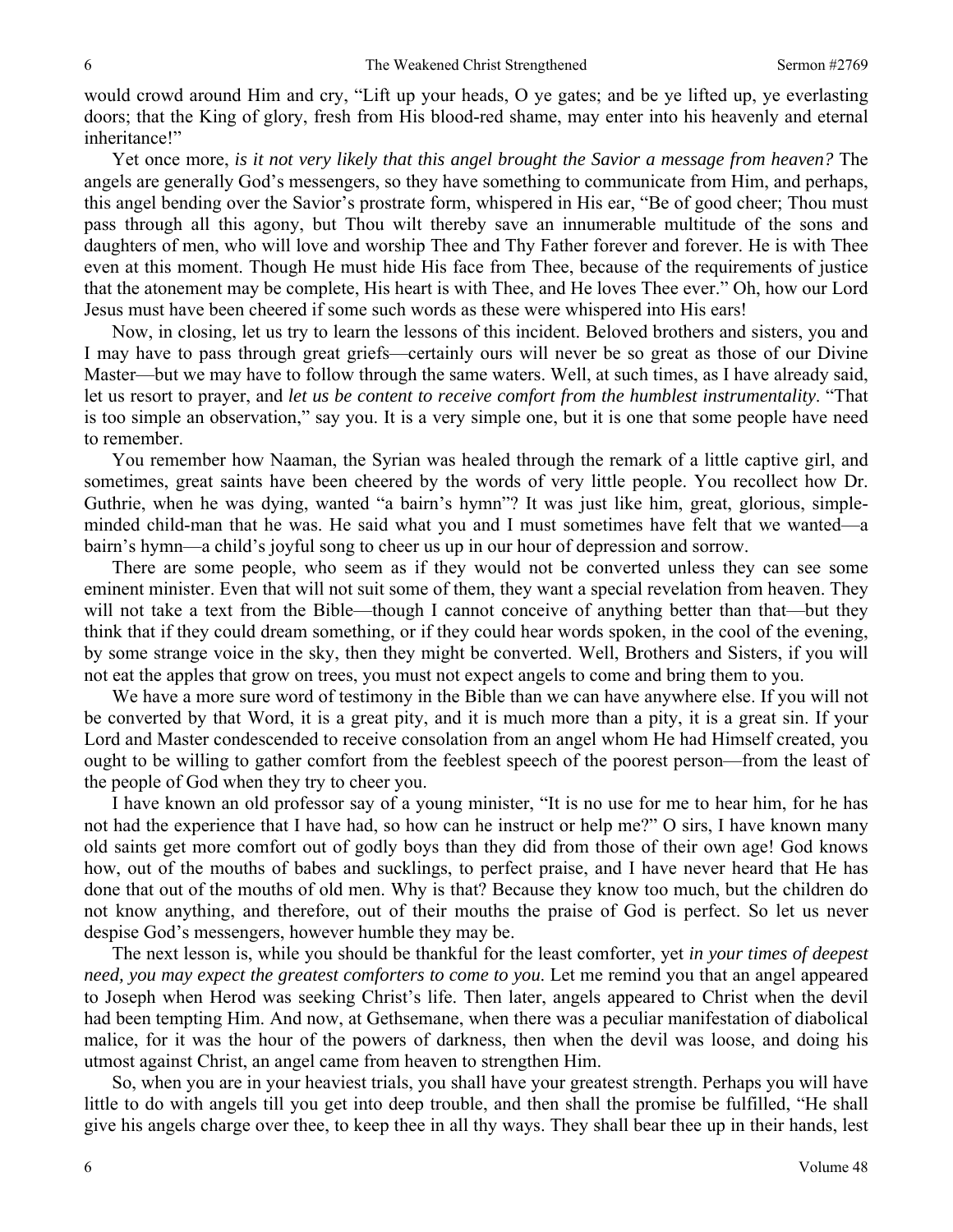thou dash thy foot against a stone." They are always ready to be your keepers, but in the matter of spiritual strengthening, these holy spirits may have little to do with some of you until you stand foot to foot with Apollyon, and have to fight stern battles with the evil one himself.

It is worthwhile to go through rough places to have angels to bear you up. It is worthwhile to go to Gethsemane, if there we may have angels from heaven to strengthen us. So be of good comfort, brethren, whatever lies before you. The darker your experience is, the brighter will be that which comes out of it.

The disciples feared as they entered the cloud on the Mount of Transfiguration, but when they had passed right into it, they saw Jesus, Moses, and Elijah in glory. O you, who are the true followers of Christ, fear not the clouds that lower darkly over you, for you shall see the brightness behind them and the Christ in them, and blessed shall your spirits be.

But if you are not believing in Christ, I am indeed grieved for you, for you shall have the sorrow without the solace—the cup of bitterness without the angel—the agony, and that for ever, without the messenger from heaven to console you. Oh, that ye would all believe in Jesus! God help you so to do, for Christ's sake! Amen.

### **EXPOSITION BY C. H. SPURGEON**

### *LUKE 22:14-46*

**Verses 14-16.** *And when the hour was come, he sat down, and the twelve apostles with him. And he said unto them, With desire I have desired to eat this passover with you before I suffer: for I say unto you, I will not any more eat thereof, until it is fulfilled in the kingdom of God.* 

And it is fulfilled, for Christ Himself is the Lamb of our passover. His blood has been shed and sprinkled, His people have been brought up out of their Egyptian bondage, and by faith, they feed upon Him, and are glad. How sweetly the passover melted away into the Lord's supper, and how graciously did our Savior thus teach us that as a rule, He does not make violent changes in the development of His people's spiritual life, but He leads them on gradually from one stage to another! There may be sometimes, very sudden elevations, but as a general rule, we go from strength to strength, a step at a time, and the truth is revealed to us little by little.

**17-18.** *So he took the cup, and gave thanks, and said, Take this, and divide it among yourselves: for I say unto you, I will not drink of the fruit of the vine, until the kingdom of God shall come.* 

This was the passover cup—the cup with which they concluded the paschal supper. At such times, they also usually began to chant a psalm in happy unison. Just at that point, Christ interjected the first part of the celebration of the new ordinance—the Lord's supper, into which the paschal supper was to melt.

**19.** *And he took bread, and gave thanks, and brake it, and gave unto them, saying, This is my body which is given for you: This do in remembrance of me.* 

It was clearly impossible that He could have meant that bread to be literally His body, because His body was there at the table. Therefore, the misunderstanding, or misrepresentation, of the Church of Rome is altogether without excuse. Our Savior plainly intended to say, "This bread represents my body; it is an emblem, a symbol, of my body." If this had been spoken concerning the bread after Christ had been dead and gone, and not before, there might have been some warrant for the teaching of the Papists, but there cannot be any such warrant, as He used the words while He was sitting there with His apostles. Let us be careful not to lose the true meaning of Christ's words, while we combat the false interpretation that has been given to them.

**20.** *Likewise also the cup after supper, saying, This cup is the new testament in my blood, which is shed for you.*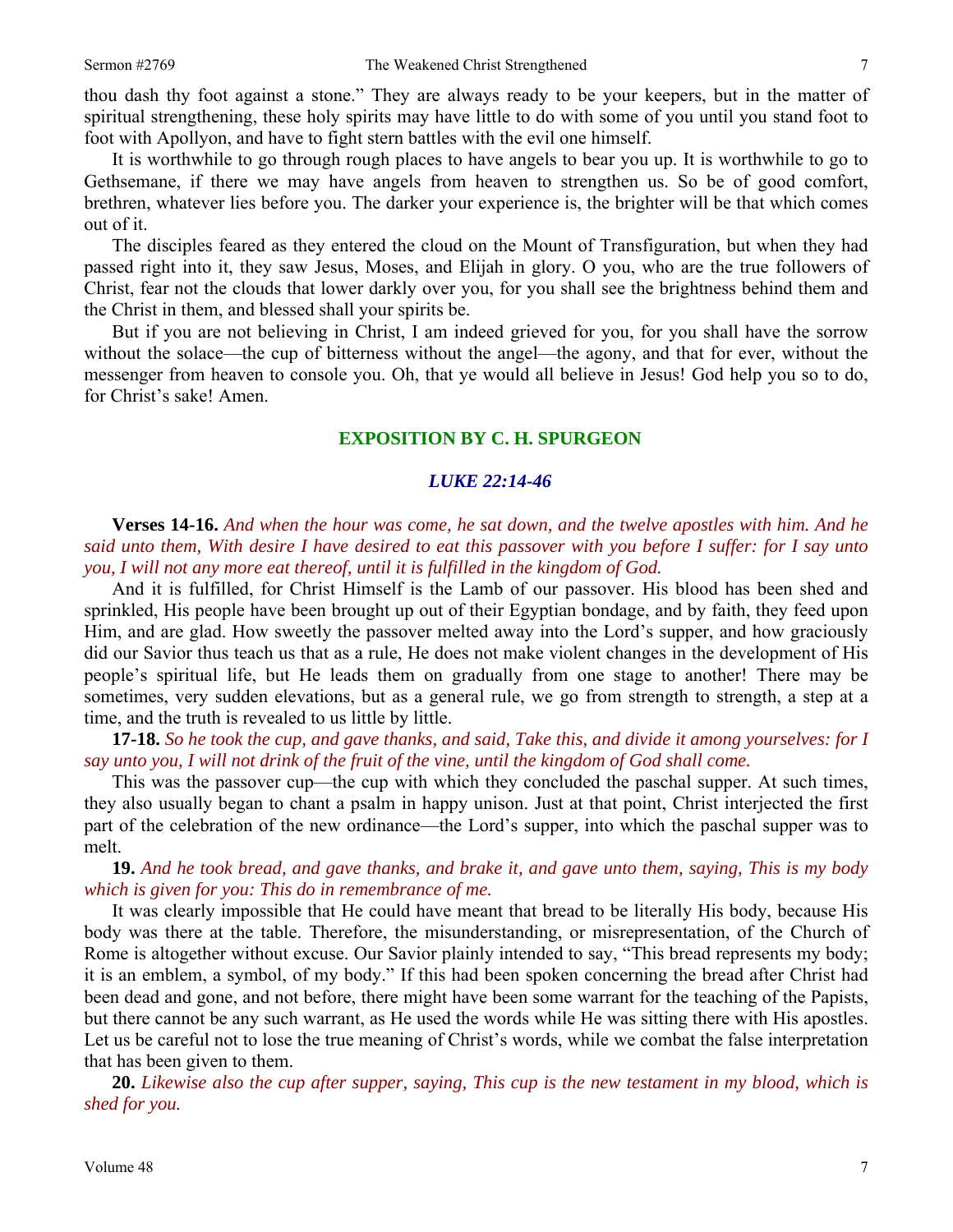He could not have meant that literally, that cup was the new covenant, I never heard of anybody who thought He did. Why then, take one part of the ordinance literally, if not the other? But our Lord did mean that the contents of that cup represented the blood which seals and ratifies the eternal covenant on which our hopes are built.

### **21.** *But, behold, the hand of him that betrayeth me is with me on the table.*

Lamentable circumstance—sad index of what often still occurs! The worst traitors to Christ are not outside, but inside the visible church, there they have the best opportunity for doing mischief, there they can give the unkindest cut of all. God grant that none of us may be among that miserable number!

**22.** *And truly the Son of man goeth, as it was determined: but woe unto that man by whom he is betrayed!* 

The fact that it was determined, in the eternal decrees of God, that Christ should die, did not at all diminish the responsibility of all who had a share in bringing about that death. Learn, beloved, to believe firmly in divine predestination without doubting human responsibility. Even though you may not be able to show how these two things agree, do not be anxious about that matter, be satisfied to believe what you cannot understand. Both these things are true, and they are both of them in this verse.

**23-24.** *And they began to inquire among themselves, which of them it was that should do this thing. And there was also a strife among them, which of them should be accounted the greatest.* 

What a strange thing that it should have been so! Is there any such strife among us here? If so, how utterly unworthy are we to be the disciples of such a Master as our Lord Jesus Christ!

**25-26.** *And he said unto them, The kings of the Gentiles exercise lordship over them; and they that exercise authority upon them are called benefactors. But ye shall not be so: but he that is greatest among you, let him be as the younger; and he that is chief, as he that serves.* 

You know, brethren, that it always will be so. If a man tries to be great in the church, somehow or other his brethren generally think very little of him, but he who is willing to serve—whose one ambition it is to lay himself out for the glory of his Master, and for the general good—that man usually has a great deal more honor than he would have expected to receive. The way to be great in the church is to be serviceable to all around us, to be meek and lowly, to be willing to wait upon others. We have good reason for being the servants of our brethren when we remember the humble position that our Lord Himself assumed.

## **27.** *For whether is greater, he that sitteth at meat, or he that serveth? is not he that sitteth at meat? but I am among you as he that serveth.*

He served in the very humblest capacity, for did He not even wash the disciples' feet? And if He, who was the greatest of all, thus condescended to perform the lowliest service, who among us shall be so lifted up as to suppose that no common work is good enough for him? Brethren, we must be humble, or else we shall be humbled. And let me remark that the latter experience is by no means a pleasant one, while the former experience is most sweet and gracious. God give us the grace to be humble!

**28-30.** *Ye are they which have continued with me in my temptations. And I appoint unto you a kingdom, as my Father hath appointed unto me; that ye may eat and drink at my table in my kingdom, and sit on thrones judging the twelve tribes of Israel.* 

Yes, there are thrones and a kingdom for those who are faithful to the King of kings; but there is something else to think of beside that kind of glory, for notice our Savior's next words:—

**31.** *And the Lord said, Simon, Simon, behold, Satan hath desired to have you, that he may sift you as wheat:* 

And between us and the kingdom there will be struggles and dangers, and watchfulness and wrestling prayer will be required of us. And here is our only hope of escape from the perils of the way, as it was with poor Peter:—

**32-34.** *But I have prayed for thee, that thy faith fail not: and when thou art converted, strengthen thy brethren. And he said unto him, Lord, I am ready to go with thee, both into prison, and to death. And he*